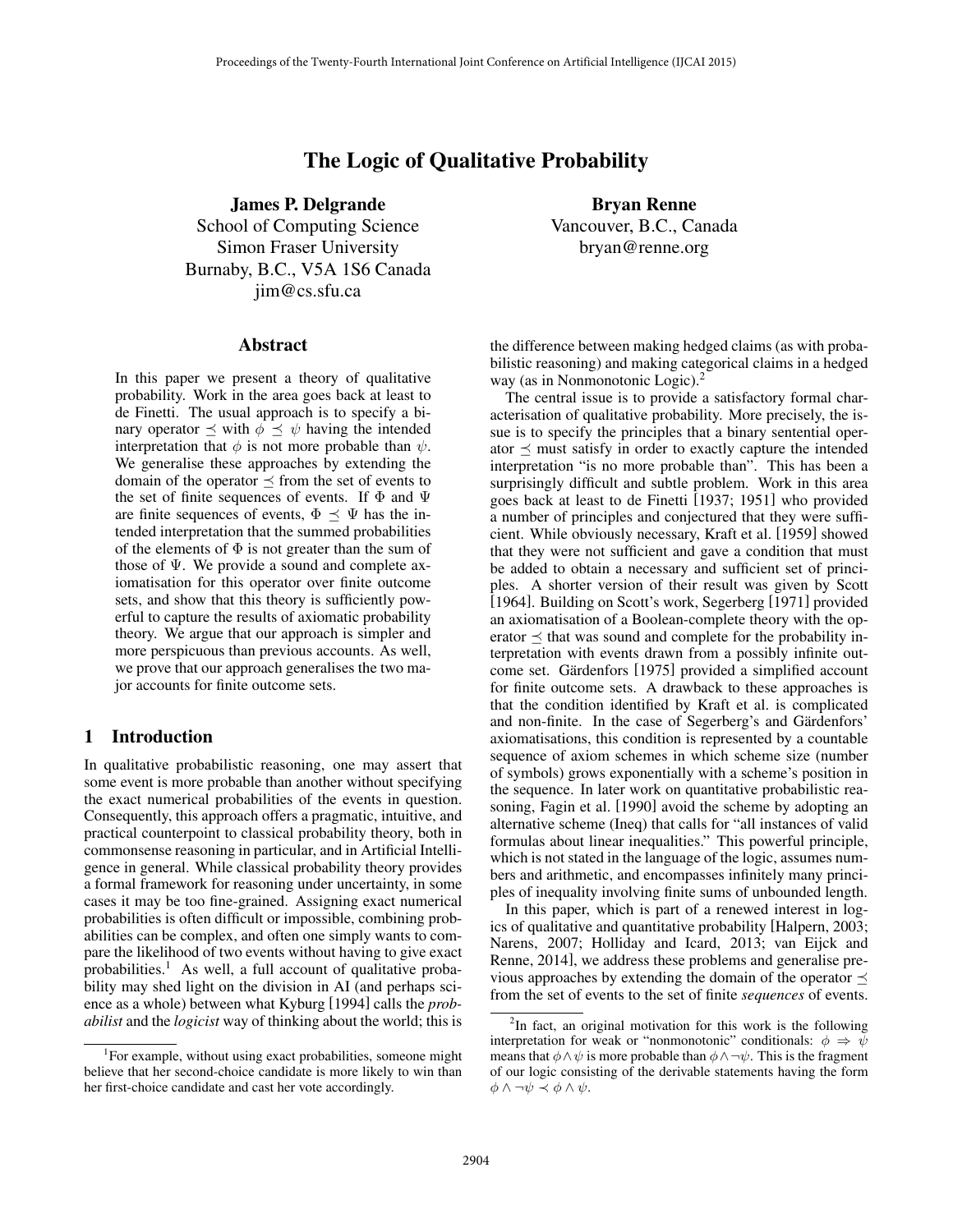We do this both for perspicuity (simpler axioms) and expressiveness (our language is more expressive). If  $\Phi$  and  $\Psi$  are finite sequences of events,  $\Phi \preceq \Psi$  has the intended interpretation that the summed probabilities of the elements of Φ is not greater than the summed probabilities of the events of Ψ. We provide a sound and complete axiomatisation for this extended notion of qualitative probabilistic comparison over finite outcome sets.

Our approach offers several advantages over previous work. First, we claim that our axiomatisation is simpler and more perspicuous than previous accounts. In particular, unlike Segerberg's and Gärdenfors' axiomatisations, ours is schematically finite and it avoids the use of exponentiallylarge schemes. Unlike Fagin et al., we do not require a scheme like their (Ineq) that calls for all valid formulas about linear inequalities; instead we axiomatise this set of formulas from first principles. Further, our approach is sufficiently expressive to capture the results of axiomatic probability theory, as expressed by the Kolmogorov axioms. (For example, the relation  $P(\phi) + P(\psi) = P(\phi \lor \psi) + P(\phi \land \psi)$  is a theorem of our system, expressed as  $\phi \oplus \psi \approx (\phi \vee \psi) \oplus (\phi \wedge \psi)$ .) As well, our framework expressively and axiomatically generalises the two major approaches for finite outcome sets due to Gärdenfors and Fagin et al. An extension to infinite outcome sets (and a more complete comparison to Segerberg's approach) is left for future work.

The next section gives some background, while Section 3 presents our approach. Section 4 relates our approach to those of Gärdenfors and Fagin et al. and provides a preliminary comparison with Segerberg's work. We then conclude, commenting on future work.

# 2 Background

Consider the problem of specifying a relation  $\prec$  between formulas, where  $\phi \preceq \psi$  is to have the interpretation that  $\phi$  is not more probable than  $\psi$ . That is, the problem is to provide conditions on  $\preceq$  such that for a collection of such assertions there is guaranteed to be a *realizing* probability measure  $P(\cdot)$ on formulas; this means that for all formulas  $\phi$  and  $\psi$ ,

$$
\phi \preceq \psi
$$
 iff  $P(\phi) \leq P(\psi)$ .

De Finetti [1937; 1951] conjectured that the following conditions were necessary and sufficient: for each  $\phi$ ,  $\psi$ , and  $\gamma$ ,

- 1.  $\perp \leq \psi$ ;
- 2.  $\phi \preceq \psi$  and  $\psi \preceq \gamma$  implies  $\phi \preceq \gamma$ ;
- 3.  $\phi \prec \psi$  or  $\psi \prec \phi$ ;
- 4. if  $\phi \land \gamma$  and  $\psi \land \gamma$  are each inconsistent, then  $\phi \prec \psi$  iff  $\psi \lor \gamma \prec \phi \lor \gamma$ .

While these conditions are clearly sound, [Kraft *et al.*, 1959] shows that they are not complete. For our purposes, their counterexample is most easily phrased in terms of possible worlds. Let  $W = \{w_1, w_2, w_3, w_4, w_5\}$  be a set of possible worlds; a set of worlds can be thought of as representing a proposition. Consider the relations:

$$
\{w_3\} \preceq \{w_1, w_2\}, \qquad \{w_2, w_4\} \preceq \{w_1, w_3\},\{w_1, w_5\} \preceq \{w_2, w_3\}, \quad \{w_1, w_2, w_3\} \preceq \{w_4, w_5\}.
$$

Kraft et al. show that this set of relations can be extended to an ordering on all subsets of W that satisfies de Finetti's conditions but for which there does not exist a realizing probability measure. (In the counterexample, an assignment of probability of .2 to each world is easily seen to be inconsistent.) Kraft et al. also provide criteria so as to ensure a realizing probability measure always exists.

Scott [1964] reformulated and simplified these results in an algebraic form. Segerberg [1971] developed a logic of qualitative probability that made use of Scott's results; this logic had a binary operator  $\preceq$  and a unary modal operator of necessity. Gärdenfors [1975] subsequently simplified Segerberg's approach by restricting to finite sets and defining necessity by approach by resulting to finite sets and defining fields by by  $\Box \phi \doteq (1 \preceq \phi)$ . Segerberg's and Gärdenfors' axiomatisations both use the following schematic abbreviation:

$$
\phi_1, \ldots \phi_m \mathbb{E} \psi_1, \ldots \psi_m \doteq \Box(C_0 \vee \cdots \vee C_m), \qquad (1)
$$

where  $m \geq 1$  and for  $0 \leq i \leq m$ , the scheme  $C_i$  is the disjunction of all conjunctions

$$
\delta_1 \phi_1 \wedge \cdots \wedge \delta_m \phi_m \wedge \epsilon_1 \psi_1 \wedge \cdots \wedge \epsilon_m \psi_m,
$$

where exactly i of the  $\delta$ 's and i of the  $\epsilon$ 's are the negation sign and the rest are the empty string. The overall import is that  $\phi_1, \ldots, \phi_m \mathbb{E} \psi_1, \ldots, \psi_m$ , which we write as  $(\phi_i)_{i=1}^m \mathbb{E} (\psi_i)_{i=1}^m$ , says, "At every probabilistically possible outcome, the number of true  $\phi$ 's is equal to the number of true  $\psi$ 's." Notice that the size of the scheme abbreviated by  $(\phi_i)_{i=1}^m \mathbb{E}(\psi_i)_{i=1}^m$ is  $\Omega(2^m).^3$ 

Gärdenfors gives the following axiomatisation for his logic QP of *qualitative probability*:

(PC) All instances of propositional tautologies

$$
(A0) \quad \Box(\phi_1 \equiv \phi_2) \land \Box(\psi_1 \equiv \psi_2) \supset ((\phi_1 \preceq \psi_1) \equiv (\phi_2 \preceq \psi_2))
$$

- $(A1)$   $0 \le \phi$
- (A2)  $(\phi \preceq \psi) \vee (\psi \preceq \phi)$
- $(A3)$  0  $\prec$  1

$$
(\mathbf{A4})_m \left(\phi_i\right)_{i=1}^m \mathbb{E}(\psi_i)_{i=1}^m \wedge \bigwedge_{k=1}^{m-1} \left(\phi_k \preceq \psi_k\right) \supset \left(\psi_m \preceq \phi_m\right)
$$

- (MP) From  $\phi \supset \psi$  and  $\phi$  infer  $\psi$
- (Nec) From  $\phi$  infer  $\Box \phi$

This logic is shown to be sound and complete with respect to finite possible worlds models in which a probability measure is associated with each world.

The scheme  $(A4)_m$  is non-ideal for several reasons. First, it is difficult to understand (Segerberg calls it "formidable"). Second,  $(A4)<sub>m</sub>$  specifies *infinitely many* axiom schemes, one for each positive integer  $m$ ; consequently, the above axiomatisation for QP is not schematically finite. Third, the size of (i.e., number of symbols in) the scheme abbreviated by  $(A4)_m$ is  $\Omega(2^m)$  (i.e., at least exponential).

A different (and independent) approach to reasoning about probability is the theory AXmeas of *quantitative* probability of [Fagin *et al.*, 1990]. Their language permits Boolean combinations of linear inequalities of the form  $a \preceq b_1w(\phi_1)+\cdots+$  $b_n w(\phi_n)$ , where a and the  $b_i$ 's are integers and the  $\phi_i$ 's do not

$$
{}^{3}C_{i} \text{ has } \binom{m}{i}^{2} \text{ disjuncts, and } \sum_{i=0}^{m} \binom{m}{i}^{2} \geq \sum_{i=0}^{m} \binom{m}{i} = 2^{m}.
$$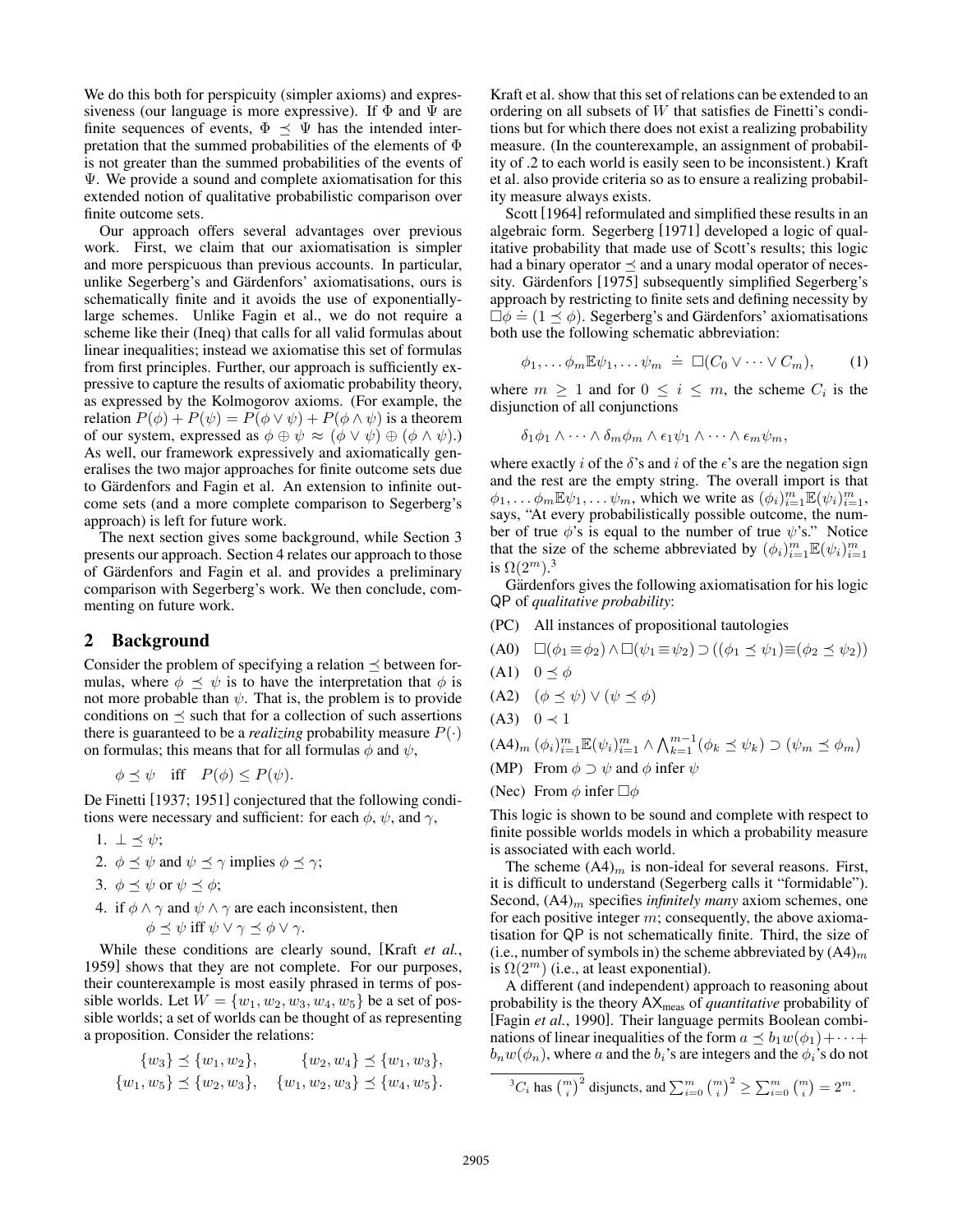contain  $\preceq$ 's or  $w(\chi)$ 's. The expression  $w(\phi)$  is mapped in the semantics to a real number called the *weight* of  $\phi$ . This ends up being the probability of event  $\phi$ . The axiomatisation of  $AX_{\text{meas}}$  is given as follows:

(PC) All instances of propositional tautologies

(Ineq) All instances of valid formulas about linear  $inequalities<sup>4</sup>$ 

(W1)  $0 \leq w(\phi)$ 

- (W2)  $1 \approx w(1)$
- (W3)  $w(\phi \wedge \psi) + w(\phi \wedge \neg \psi) \approx w(\phi)$
- (W4)  $w(\phi) \approx w(\psi)$ , where  $\phi \equiv \psi$  is a tautology
- (MP) From  $\phi \supset \psi$  and  $\phi$  infer  $\psi$

An (Ineq)-derivable formula is a Boolean combination of valid inequalities  $b \preceq a_1w(\phi_1) + \cdots + a_nw(\phi_n)$  consisting of integers  $b, a_1, \ldots, a_n$  and real numbers  $w(\phi_1), \ldots, w(\phi_n)$ . However, as per the other axioms, each  $w(\phi_i)$  ends up being a probability.

(Ineq), which is not stated in the language of the logic, is a powerful scheme. It assumes numbers and arithmetic, and it encompasses infinitely many principles of inequality involving finite sums of unbounded length. Although a decision procedure can effectively compute the principles encompassed in (Ineq), it is our view that this scheme assumes too much. In particular, it would be preferable to replace (Ineq) by some finite set of schemes in the language of the logic such that every (Ineq)-principle is derivable.

## 3 A Logic of Qualitative Probability

We now specify the syntax and semantics of our theory LQP, the *Logic of Qualitative Probability*.

#### 3.1 Language and Semantics

The central intuition and innovation of our approach is that  $\prec$ is most profitably regarded not as a binary operator on formulas, but rather as an operator on finite *sequences* of formulas.<sup>5</sup> We use ⊕ as suggestive notation for separating formulas in a sequence. Thus our goal is to use

$$
\phi_1 \oplus \cdots \oplus \phi_n \preceq \psi_1 \oplus \cdots \oplus \phi_m \tag{2}
$$

in our language to assert that  $\sum_{i=1}^{n} P(\phi_i) \leq \sum_{i=1}^{m} P(\psi_i)$ . To be clear,  $\preceq$  as in (2) is strictly speaking a  $n, m$ -ary operator. There is nothing that a priori lets us interpret  $\oplus$  as any sort of a sum; rather we later axiomatically characterise such formulas so that  $oplus$  can be consistently interpreted as a summing operator.

**Definition 3.1 (Language**  $\mathcal{L}_{LQP}$ ). Fix a nonempty set  $\mathcal{P}$  of propositional atoms. The language  $\mathcal{L}_{\text{LQP}}$  consists of the *formulas*  $\phi$  and the *sequences*  $\Phi$  formed by the following recursion:

$$
\begin{array}{rcl}\n\phi & ::= & p \mid \neg \phi \mid (\phi \lor \phi) \mid (\Phi \preceq \Phi) & p \in \mathcal{P} \\
\Phi & ::= & \phi \mid \phi \oplus \Phi\n\end{array}
$$

Formulas occurring in sequences are called *elements*, and expressions  $\Phi \preceq \Psi$  are called *inequalities*. We use the symbols  $\phi$ ,  $\psi$ , and  $\chi$ , possibly with subscripts or superscripts, as metavariables for formulas. We use  $\Phi$ ,  $\Psi$ , and  $\Delta$  similarly for sequences. Sequences may be written using indexed prefix notation so that, for example,  $\bigoplus_{i=1}^3 \phi_i$  denotes  $\phi_1 \oplus \phi_2 \oplus \phi_3$ . We may write  $\phi \in \Phi$  to indicate that  $\phi$  occurs as an element of Φ. We will often drop parentheses when no ambiguity of meaning results; hence we might write simply  $\phi_1 \lor \phi_2 \lor \phi_3$ .

We use the standard definitions for the Boolean connectives  $\land$ ,  $\supset$ , and  $\equiv$ . We define 1 to be some arbitrary fixed tautology, and define 0 as  $\neg 1$ .  $\phi \approx \psi$  abbreviates  $(\phi \preceq \psi) \land (\psi \preceq \psi)$  $φ)$ , and  $φ \prec ψ$  abbreviates  $(φ \preceq ψ) ∧ ¬(ψ \preceq φ)$ . Last, we define  $\Box \phi$  to be  $(1 \preceq \phi)$ .

As described, the intuitive meaning of the formula  $\Phi \preceq \Psi$ is that the sum of the probability of the elements on the left of the inequality is less than or equal that on the right. Note that this means that either side of the inequality may exceed 1; for example, a theorem in our approach is  $1 \prec 1 \oplus 1$ . In Section 3.3 we will show how such inequalities enable us to capture aspects of quantitative probability.

We now consider the semantic theory underlying our approach. We restrict attention to models based on finite outcome spaces; such structures are well-known in the literature (see, e.g., [Halpern, 2003]).

**Definition 3.2 (Model).** A *model* is a structure  $M =$  $(W, P, V)$  where:

- 1. W is a finite nonempty set (of possible worlds).
- 2. P maps each world  $w \in W$  to a probability measure  $P_w : \wp(\Omega_w) \to [0,1]$  on a nonempty set  $\Omega_w \subseteq W$  of "outcomes."
- 3.  $V: W \to \varphi(\mathcal{P})$  is a propositional valuation assigning to each world  $w \in W$  a set  $V(w)$  of propositional letters taken to be true at  $w$ .

A *pointed model* is a pair (M, w) consisting of a model M and a world w in M that we call the *point*.

Definition 3.3 (Satisfaction, Validity). The semantic function  $\lbrack \cdot \rbrack$  :  $\mathcal{L}_{\mathsf{LQP}} \rightarrow \varphi(W)$  and the satisfaction relation  $\models$ between pointed models and  $\mathcal{L}_{\text{LQP}}$ -formulas are defined as follows.

$$
\label{eq:3.1} \begin{split} \llbracket \phi \rrbracket_M \doteq \{ w \in W \mid M, w \models \phi \}, \text{ where } \phi \in \mathcal{L}_{\mathsf{LQP}}.\\ \llbracket \phi \rrbracket_M^w \doteq \llbracket \phi \rrbracket_M \cap \Omega_w. \end{split}
$$

- 1.  $M, w \models p$  iff  $p \in V(w)$ , where  $p \in \mathcal{P}$ .
- 2.  $M, w \models \neg \phi$  iff  $M, w \not\models \phi$ .
- 3.  $M, w \models \phi \lor \psi$  iff  $M, w \models \phi$  or  $M, w \models \psi$ .

<sup>4</sup>This means: all members of the smallest set of formulas that (1) is closed under Classical Propositional Logic-derivable Boolean combinations and (2) contains for each  $n \geq 1$  all formulas of the form  $b \preceq a_1w(\phi_1) + \cdots + a_nw(\phi_n)$  for which the inequality  $b \leq$  $a_1x_1 + \cdots + a_nx_n$  holds for all real numbers  $x_1, \ldots, x_n$ .

<sup>5</sup> It would be possible to use *multisets* instead of sequences; however, sets cannot be used because repetition is meaningful.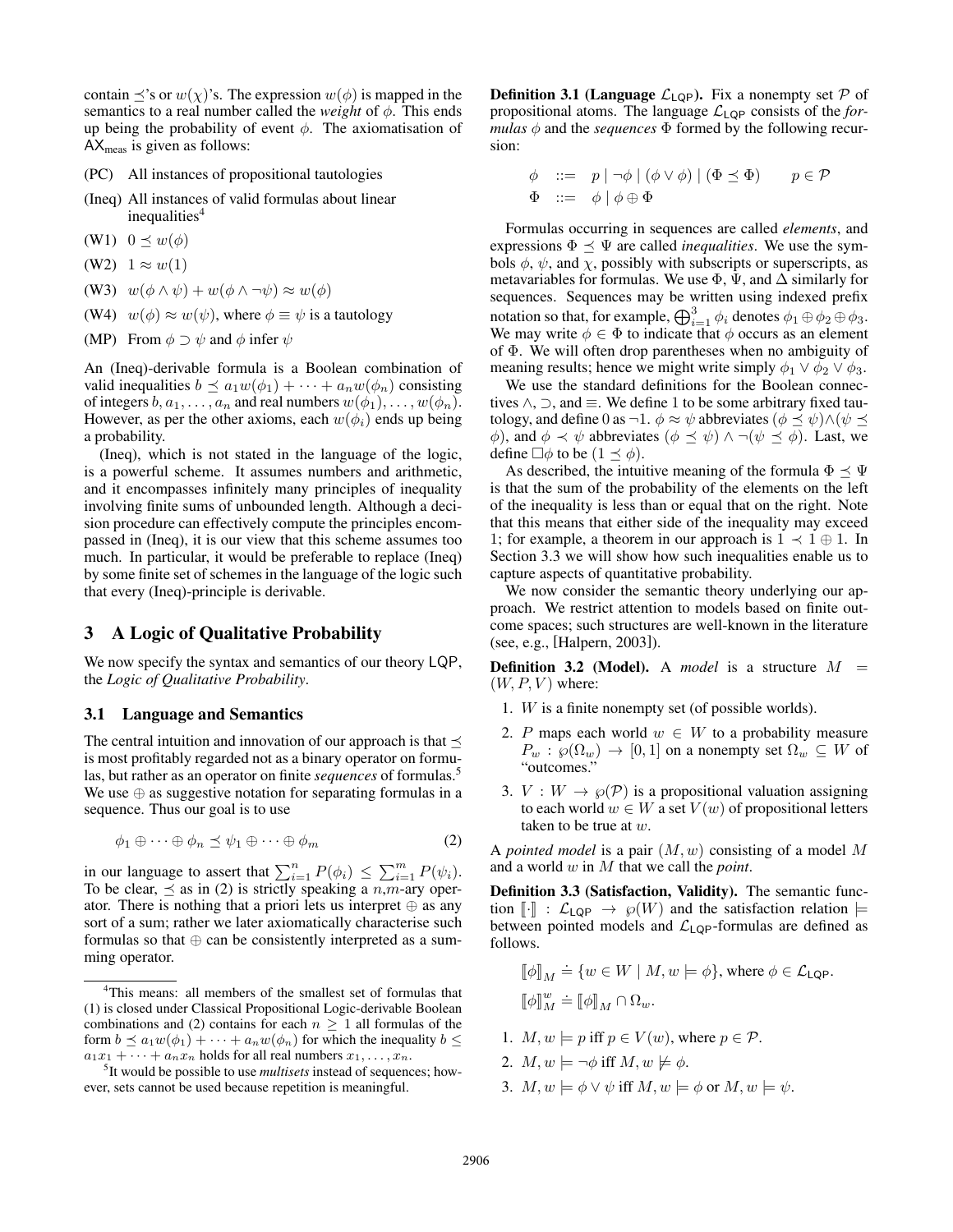4. 
$$
M, w \models \Phi \preceq \Psi
$$
 iff  

$$
\sum_{\phi \in \Phi} P_w([\![\phi]\!]_M^w) \leq \sum_{\psi \in \Psi} P_w([\![\psi]\!]_M^w).
$$

We say that  $\phi$  is *valid in* M, written  $M \models \phi$ , to mean that  $M, w \models \phi$  for each world  $w \in M$ . We say that  $\phi$  is *valid*, written  $\models \phi$ , to mean that  $M \models \phi$  for every model M.

# 3.2 Axiomatic Theory

LQP is axiomatised as follows:

- $(PC)$  All instances of propositional tautologies<sup>6</sup>
- (Triv)  $0 \prec 1$
- (Tran)  $(\Phi \preceq \Psi) \supset ((\Psi \preceq \Delta) \supset (\Phi \preceq \Delta))$
- (Tot)  $(\Phi \prec \Psi) \vee (\Psi \prec \Phi)$
- (Sub)  $\Box(\phi_1 \equiv \phi_2) \land \Box(\psi_1 \equiv \psi_2) \supset$  $((\phi_1 \oplus \Phi \preceq \psi_1 \oplus \Psi) \equiv (\phi_2 \oplus \Phi \preceq \psi_2 \oplus \Psi))$

$$
\text{(Com)} \left( \Phi_1 \oplus \Phi_2 \preceq \Psi \right) \equiv \left( \Phi_2 \oplus \Phi_1 \preceq \Psi \right) \n\left( \Phi \preceq \Psi_1 \oplus \Psi_2 \right) \equiv \left( \Phi \preceq \Psi_2 \oplus \Psi_1 \right)
$$

- (Add)  $(\Phi_1 \preceq \Psi_1) \wedge (\Phi_2 \preceq \Psi_2) \supset (\Phi_1 \oplus \Phi_2 \preceq \Psi_1 \oplus \Psi_2)$
- $(Succ)$   $(\Phi \oplus 1 \prec \Psi \oplus 1) \supset (\Phi \prec \Psi)$
- (K1)  $0 \leq \phi$
- (K3)  $\Box \neg (\phi \land \psi) \supset (\phi \oplus \psi \approx \phi \lor \psi)$
- (MP) From  $\phi \supset \psi$  and  $\phi$  infer  $\psi$
- (Nec) From  $\phi$  infer  $\Box \phi$

(Triv) avoids triviality, while (Tran) and (Tot) give properties of  $\prec$ . (Sub) is substitution of necessary equivalents, while (Com) expresses that sequences are commutative. (Add) allows one to "concatenate" items to a sequence, while (Succ) allows one to "remove" 1 from both sides of  $\prec$ . (K1) and (K3) correspond to the first and third Kolmogorov axioms; the second Kolmogorov axiom, which essentially says that a valid proposition has probability 1, is expressed by (Nec) and  $t$  and proposition has probability 1, is expressed by (i.e. and the abbreviation  $\Box \phi = (1 \preceq \phi)$ . (PC) and (MP) are standard.

We can derive a rich set of results in our theory. The next theorem pertains to properties of sequences.

Theorem 3.4 (Sequences). LQP derives:

- 1. Principle (Ref):  $\Phi \prec \Phi$ .
- 2. Substitution principle for length-1 sequences:  $\Box(\phi_1 \equiv \phi_2) \land \Box(\psi_1 \equiv \psi_2) \supset ((\phi_1 \preceq \psi_1) \equiv (\phi_2 \preceq \psi_2)).$
- 3. Replacement principles:

$$
(\Phi_1 \approx \Phi_2) \supset ((\Phi_1 \oplus \Phi \preceq \Psi) \equiv (\Phi_2 \oplus \Phi \preceq \Psi)),
$$

$$
(\Psi_1 \approx \Psi_2) \supset ((\Phi \preceq \Psi_1 \oplus \Psi) \equiv (\Phi \preceq \Psi_2 \oplus \Psi)).
$$

- 4. Cancellation principle:  $(\Phi' \oplus \Phi \preceq \Phi' \oplus \Psi) \supset (\Phi \preceq \Psi).$
- 5. Ordering principle:

$$
(\Phi_1 \preceq \Psi_1) \supset ((\Psi_1 \oplus \Psi_2 \preceq \Phi_1 \oplus \Phi_2) \supset (\Psi_2 \preceq \Phi_2)).
$$

(Ref) is a simple consequence of (Tot). Item 2 is different than (Sub) because our language assumes nonempty sequences. Item 3 extends substitution to equivalence under ≈. Item 4 extends (Succ) to arbitrary sequences. The Ordering Principle, Item 5, which we will subsequently generalise, is a key for many later results.

We now consider some results of qualitative probability.

Theorem 3.5 (Qualitative Probability). LQP derives:

- 1.  $\phi \approx \phi \oplus 0$ .
- 2.  $(\phi \oplus \Phi \approx 0) \supset (\phi \approx 0)$ .
- 3.  $\phi \approx (\phi \wedge \psi) \oplus (\phi \wedge \neg \psi)$ .
- 4.  $\phi \oplus \psi \approx (\phi \vee \psi) \oplus (\phi \wedge \psi)$ .
- 5.  $\phi \prec 1$ .
- 6.  $\phi \vee \psi \preceq \phi \oplus \psi$ .
- 7.  $(\phi \prec \psi) \supset (\neg \psi \prec \neg \phi)$ .

These results are familiar from classical probability. For example, Item 2 says that if the probability of  $\phi$  plus that of some sequence  $\Phi$  is 0, then the probability of  $\phi$  is 0.

The next theorem concerns the operator  $\Box \varphi \doteq (1 \preceq \varphi)$ .

Theorem 3.6 (Modal Logic). LQP derives:

- 1.  $\square(\phi \supset \psi) \supset (\phi \preceq \psi).$
- 2.  $\Box(\phi \supset \psi) \supset (\Box \phi \supset \Box \psi).$
- 3.  $\neg \Box 0$ .
- 4.  $\Box \phi \supset (\phi \land \psi \approx \psi).$

Items 1 and 4 relate  $\Box$  to  $\preceq$ , while Items 2 and 3 show that the underlying modal logic for  $\Box$  is KD. As a result,  $\Box$  is a normal modal operator, and so we may use results about normal modal reasoning freely.

We now generalise some of the above results.

**Theorem 3.7 (Extended Principles).** For  $n \geq 1$ , formulas  $\phi_i$  and  $\psi_i$  and sequences  $\Phi_i$  and  $\Psi_i$  for each  $i \in \{1, \dots, n\},$ taking  $k \in \{1, \ldots, n\}$ , LQP derives:

- 1.  $\bigwedge_{i \neq j} \Box \neg (\phi_i \land \phi_j) \supset (\bigoplus_{i=1}^n \phi_i \approx \bigvee_{i=1}^n \phi_i).$
- 2.  $((\bigoplus_{i=1}^n \Phi_i \approx \bigoplus_{i=1}^n \Psi_i) \wedge \bigwedge_{i=1}^n (\Phi_i \preceq \Psi_i)) \supset (\Psi_k \preceq \Phi_k).$
- 3.  $((\bigoplus_{i=1}^n \Phi_i \approx \bigoplus_{i=1}^n \Psi_i) \wedge \bigwedge_{i=1}^{n-1} (\Phi_i \preceq \Psi_i)) \supset (\Psi_n \preceq \Phi_n).$
- 4.  $(\phi_i)_{i=1}^n \mathbb{E}(\psi_i)_{i=1}^n \supset (\bigoplus_{i=1}^n \phi_i \approx \bigoplus_{i=1}^n \psi_i).$
- 5.  $(\phi_i)_{i=1}^n \mathbb{E}(\psi_i)_{i=1}^n \wedge \bigwedge_{k=1}^{n-1} (\phi_k \preceq \psi_k) \supset (\psi_n \preceq \phi_n).$

Item 1 generalises (K3) to an arbitrary number of pairwiseinconsistent formulas. Items 2 and 3 generalise Theorem 3.4(5). Items 4 and 5 relate our ⊕-notation and sequences to Segerberg and Gärdenfors'  $E$ -notation.

Last, turning to the metatheory, we have:

**Theorem 3.8 (Soundness and Completeness).** For  $\phi \in$  $\mathcal{L}_{LQP}$ :

 $\vdash_{\mathsf{LQP}} \phi$  if and only if  $\models \phi$ .

*Proof.* For convenience, write  $\vdash$  to mean  $\vdash_{\mathsf{LQP}}$ . Soundness follows by a straightforward induction on the length of derivation. From soundness, we conclude that LQP is *consistent* (i.e.,  $\nvdash$  0).

 $6$ We use (PC) for brevity. (PC) can be replaced by a finite number of axiom schemes, as is explained in any logic text.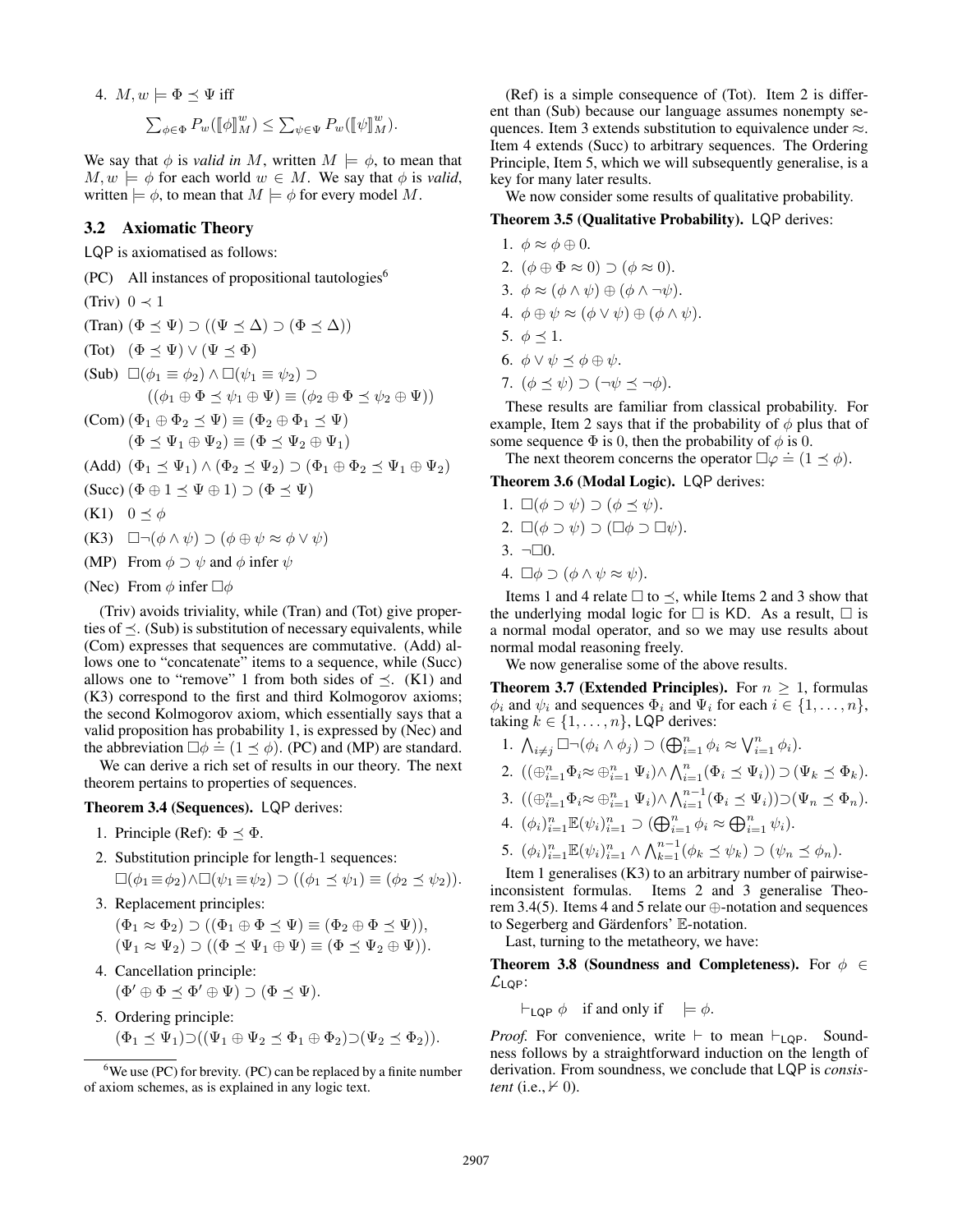Completeness makes use of Thm. 1.2 from [Scott, 1964]. 7 Preliminaries: for a finite nonempty set  $S$ , let  $L(S)$  be the real vector space with coordinates in S; this is just like  $\mathbb{R}^n$  but with coordinate set S instead of  $\{1, \ldots, n\}$ . A *linear functional on*  $L(S)$  is a function  $f : L(S) \rightarrow \mathbb{R}$  that is *linear*, meaning  $f(ax + by) = af(x) + bf(y)$  for each  $a, b \in \mathbb{R}$  and  $x, y \in L(S)$ . Given  $N \subseteq X \subseteq L(S)$ , a linear functional f on  $L(S)$  *realizes* N in X iff  $N = \{x \in X \mid f(x) \geq 0\}.$  $X \subseteq L(S)$  is *rational* iff each  $x \in X$  has its range in  $\mathbb{Q}$ , and X is *symmetric* iff each  $x \in X$  implies  $-x \in X$ .

*Scott's Theorem 1.2* [Scott, 1964]: for a finite nonempty set S and a finite, rational, and symmetric  $X \subseteq L(S)$ , there exists a linear functional on  $L(S)$  that realizes N in X iff the following items obtain:

1. for each  $x \in X$ , we have  $x \in N$  or  $-x \in N$ ; and

2. for each 
$$
n \ge 1
$$
 and  $x_1, \ldots, x_m \in N$ :  

$$
\sum_{i=1}^m x_i = 0
$$
 implies  $-x_1 \in N$ .

To prove completeness, assume  $\nvdash_{\textsf{LQP}} \theta$ . It suffices for us to construct a pointed model for  $\neg \theta$ . For  $\phi \in \mathcal{L}_{LQP}$ , let sub( $\phi$ ) = { $\psi \in \mathcal{L}_{LQP}$  |  $\psi$  occurs in  $\phi$ } be the set of sub- $\lim_{\phi \to 0}$   $\phi = \lim_{\phi \to 0}$   $\phi = \lim_{\phi \to 0}$   $\psi$  occurs in  $\phi_f$  occurs in  $\phi$  or  $\phi$ .<br>Formulas of  $\phi$ . For  $S \subseteq L_{LQP}$ , let  $\sin(S) = \bigcup_{\phi \in S} \sin(\phi)$ . Given  $S \subseteq \mathcal{L}_{\mathsf{LQP}}$  and  $E \subseteq \wp(\mathcal{L}_{\mathsf{LQP}})$ , define

$$
\begin{aligned}\n\pm S &\doteq S \cup \{\neg \phi \mid \phi \in S\}, \\
\Diamond S &\doteq \pm \mathrm{sub}(S) \cup \pm \mathrm{sub}\{(\Psi \preceq \Phi) \mid (\Phi \preceq \Psi) \in \pm \mathrm{sub}(S)\}, \\
E^d &\doteq \bigvee_{S' \in E} \bigwedge S'.\n\end{aligned}
$$

Note:  $\emptyset^d \doteq 1$ . Given  $S \subseteq T \subseteq \mathcal{L}_{LQP}$ , to say S *maxcons* in T means S is *consistent* (i.e., for no finite  $S' \subseteq S$  do we have  $\vdash (\bigwedge S') \supset 0$  and adding to S any  $\phi \in T$  not already present would produce a set that is *inconsistent*. Define

$$
A \doteq \circlearrowright \{\theta\},
$$
  
\n
$$
B \doteq \circlearrowright \{\left(0 \leq E^d\right), \left(E^d \leq 1\right), \left(E^d \leq E^d\right) \mid E \subseteq A\},
$$
  
\n
$$
C \doteq \circlearrowright \{\left(\bigoplus_{i=0}^n E_i^d \approx \bigvee_{i=0}^n E_i^d\right) \mid n \leq 2^{|A|}, E_i \subseteq A\},
$$
  
\n
$$
W \doteq \{w \subseteq A \cup B \cup C \mid w \text{ is maxcons in } A \cup B \cup C\},
$$
  
\n
$$
w^{\square} \doteq \{\phi \in A \cup B \cup C \mid \vdash (\bigwedge w) \supset (1 \leq \phi)\},
$$
  
\n
$$
\Omega_w \doteq \{v \in W \mid w^{\square} \subseteq v\} \text{ for } w \in W,
$$
  
\n
$$
V(w) \doteq w \cap \mathcal{P} \text{ for } w \in W.
$$

Note that in the definition of  $C$ , we take each positive integer  $n \leq 2^{|A|}$ , choose subsets  $E_1, \ldots, E_n \subseteq A$ , and then include all formulas of the indicated form. It is easy to see that  $A \cup$  $B \cup C$  and W are finite and  $W \neq \emptyset$ . By modal reasoning, we have for each  $w \in W$  that  $w^{\square}$  is consistent and so may be extended to  $v \in W$  satisfying  $w^{\square} \subseteq v$ . Hence  $\Omega_w \neq \emptyset$ .

For  $\chi \in \mathcal{L}_{\text{LQP}}$ , define  $[\chi] \doteq \{v \in W \mid \chi \in v\}$  and For  $\chi \in \mathcal{L}[\rho]$ , define  $[\chi] = \chi^0 \in W + \chi \in \mathcal{U}$  and  $[\chi]_w = [\chi] \cap \Omega_w$ . For  $E \subseteq W$ , let  $\iota(E) \in L(W)$  be the  $\begin{array}{lll}\n\text{(k)} & = & \text{(k)} + s \cdot \text{(k)} \\
\text{(k)} & = & \text{(k)} \cdot \text{(l)} \\
\text{(k)} & = & 1 \text{ if } v \in E, \text{ and} \\
\text{(k)} & = & 1 \text{ if } v \in E.\n\end{array}$  $\iota(E)(v) = 0$  if  $v \in W - E$ . For  $w \in W$ , define:

$$
N_w \doteq \{ \sum_{\psi \in \Psi} \iota([\psi]_w) - \sum_{\phi \in \Phi} \iota([\phi]_w) \mid (\Phi \preceq \Psi) \in w \},
$$
  

$$
X_w \doteq N_w \cup (-N_w).
$$

We have  $N_w \subseteq X_w$ ; also,  $X_w$  is a finite, rational, symmetric subset of  $L(W)$ . It is obvious that  $N_w$  satisfies Item 1 of Scott's Thm. 1.2. We prove  $N_w$  also satisfies Item 2. So assume we have  $x_1, \ldots, x_n \in N_w^{\omega}$  satisfying  $\sum_{i=1}^n x_i = 0$ . Vector  $x_i$  has the form  $\sum_{\psi \in \Psi_i} \iota([\psi]_w) - \sum_{\phi \in \Phi_i} \iota([\phi]_w)$ . By linearity,  $\iota([{\chi}]_w) = \sum_{v \in [{\chi}]_w} \iota({v})$ , so the assumption implies

$$
\sum_{i=1}^{n} \sum_{\phi \in \Phi_i} \sum_{v \in [\phi]_w} \iota(\{v\}) = \sum_{i=1}^{n} \sum_{\psi \in \Psi_i} \sum_{v \in [\psi]_w} \iota(\{v\}).
$$

So writing out the sums in full without combining any summands, the equation above says that a coordinate  $v \in W$  has exactly the same number of appearances in a summand on the left as on the right. So by (Ref) (from Thm. 3.4) and (Com), we obtain

$$
\vdash \bigoplus_{i=1}^{n} \bigoplus_{\phi \in \Phi_i} \bigoplus_{v \in [\phi]_w} \{v\}^d \approx \bigoplus_{i=1}^{n} \bigoplus_{\psi \in \Psi_i} \bigoplus_{v \in [\psi]_w} \{v\}^d. \tag{3}
$$

One can show that for each  $\chi \in A \cup B \cup C$ , we have

$$
\vdash \bigoplus_{v \in [\chi]_w} \{v\}^d \approx \chi \wedge \Omega_w^d, \text{ and } \tag{4}
$$

$$
\vdash (\bigwedge w) \supset (\chi \wedge \Omega_w^d \approx \chi). \tag{5}
$$

(4) is proved by deriving  $\vdash (\chi \wedge \Omega_w^d) \approx \bigvee_{v \in [\chi]_w} \{v\}^d$  using Thm. 3.7(1), separately proving  $\vdash \bigvee_{v \in [\chi]_w} \{v\}^d \equiv (\chi \wedge \Omega_w^d)$ by a *reductio* and then applying (Nec), and combining the two results using Thm. 3.4(2). (5) is proved by first showing  $\vdash (\bigwedge w) \supset \Box \Omega_w^d$  and then applying Thm. 3.6(4).

It follows from  $(3)$ ,  $(4)$ , and  $(5)$  by Thm. 3.4 $(3)$  and the equality  $\bigoplus_{\phi \in \Phi} \phi = \Phi$  that

$$
\vdash (\bigwedge w) \supset (\bigoplus_{i=1}^{n} \Phi_i \approx \bigoplus_{i=1}^{n} \Psi_i). \tag{6}
$$

Since  $(\Phi_i \preceq \Psi_i) \in w$  for each  $i \in \{1, \ldots, n\}$ , it follows from (6) by Thm. 3.7(2) that  $(\Psi_1 \preceq \Phi_1) \in w$ . That is,  $-x_1 \in$  $N_w$ . Therefore,  $N_w$  satisfies 1 and 2 of Scott's Thm. 1.2. Applying the theorem, there exists a linear functional  $f_w$  on  $L(W)$  that realizes  $N_w$  in  $X_w$ . By (Triv) and linearity, it follows that  $0 = f_w(\iota(\emptyset)) < f_w(\iota(\Omega_w))$ . So we may define  $P_w: \wp(\Omega_w) \to [0,1]$  by

$$
P_w(E) \doteq f_w(\iota(E)) / f_w(\iota(\Omega_w)).
$$

For  $E, E_1, \ldots, E_n \subseteq \Omega_w$ , since  $f_w$  realizes  $N_w$  in  $X_w$ :

- $P_w(E) \ge 0$  because  $(0 \le E^d) \in w$  by (K1);
- if the  $E_i$ 's are pairwise disjoint, then  $P_w(\bigcup_{i=1}^n E_i)$ P the  $E_i$ 's are pairwise disjoint, then  $P_w(\bigcup_{i=1}^n E_i) =$ <br>  $\sum_{i=1}^n E_i$  because  $(\bigvee_{i=1}^n E_i^d \approx \bigoplus_{i=1}^n E_i^d) \in w$  can be shown using Thm. 3.7(1);
- $P_w(\Omega_w) = 1$  by definition.

So  $P_w$  is a probability measure on  $\wp(\Omega_w)$ , and therefore  $M \doteq$  $(W, P, V)$  is a model. By induction on formula construction, one may prove the following *Truth Lemma*: for each  $w \in W$ and  $\chi \in A \cup B \cup C$ , we have  $\chi \in w$  iff  $M, w \models \chi$ . (The right-to-left direction for  $\chi = (\Phi \preceq \Psi)$  uses (Tot).) So since  $\mathbb{1}_{\mathsf{LQP}}$   $\theta$ , there exists  $w_{\theta} \in W$  such that  $\neg \theta \in w_{\theta}$ . Applying the Truth Lemma,  $M, w_{\theta} \not\models \theta$ . Completeness follows. Note: (Sub), (Add), and (Succ) are used in the proof of Thm. 3.4(2); (Tran) and (K3) are used in the proof of Thm. 3.7(1).  $\Box$ 

<sup>&</sup>lt;sup>7</sup>Interestingly, Gärdenfors and Segerberg instead use Thm.  $4.1$ from [Scott, 1964].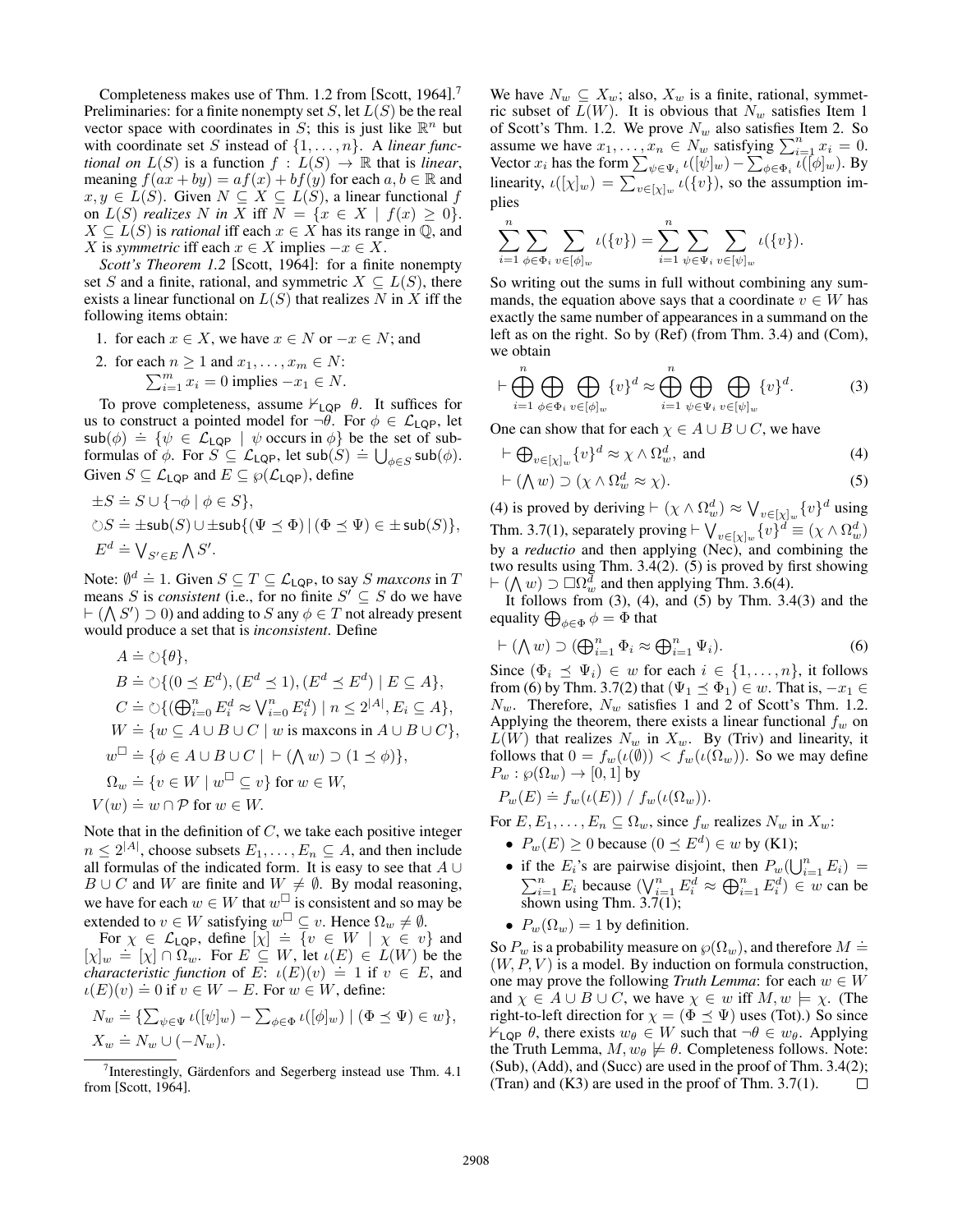#### 3.3 Quantitative Aspects of the Theory

The results of the previous subsections are qualitative in nature.<sup>8</sup> In this subsection we show how we can nonetheless encode quantitative notions, culminating with rational linear inequalities.

**Positive Integer Coefficients**: define  $k \cdot \phi$  (also  $k\phi$ ) by

$$
0 \cdot \phi = 0
$$
 and  $(k+1) \cdot \phi = \phi \oplus (k \cdot \phi)$ .

For example,  $2\phi \preceq 3\psi$  abbreviates  $\phi \oplus \phi \preceq \psi \oplus \psi \oplus \psi$ .

**Negative Coefficients:** if  $k < 0$ , then replace  $k\phi$  in a sequence by 0 and add  $-k\phi$  to the sequence on the other side of  $\preceq$ . For example,  $-3\psi \oplus 2\phi \preceq \chi$  denotes  $0 \oplus 2\phi \preceq 3\psi \oplus \chi$ , which is provably equivalent to  $2\phi \preceq 3\psi \oplus \chi$ .

**Rational Coefficients:** if  $\frac{p_i}{q_i}, \frac{r_j}{s_j}$  $\frac{r_j}{s_j} \in \mathbb{Q}$  and  $t \doteq \prod_{i,j} q_i s_j$ , let

$$
\bigoplus_{i \le n} (p_i/q_i) \cdot \phi_i \preceq \bigoplus_{j \le m} (r_j/s_j) \cdot \psi_j
$$

abbreviate

$$
\bigoplus_{i\leq n} (t \cdot p_i/q_i) \cdot \phi_i \preceq \bigoplus_{j\leq m} (t \cdot r_j/s_j) \cdot \psi_j,
$$

where  $t \cdot p_i/q_i$  and  $t \cdot r_j/s_j$  are computed arithmetically. For example,  $0 \preceq (1/2)\psi \oplus -(1/3)\phi$  denotes  $(1/3)\phi \oplus 0 \preceq$  $(1/2)\psi \oplus 0$ . The latter denotes  $2 \cdot \phi \oplus 6 \cdot 0 \preceq 3 \cdot \psi \oplus 6 \cdot 0$ , which, with some work, is provably equivalent to  $2\phi \preceq 3\psi$ .

**Rational Numbers:** identify  $0 \in \mathbb{Q}$  with  $0 \in \mathcal{L}_{LQP}$  and nonzero  $x \in \mathbb{Q}$  with  $(p/q) \cdot 1 \in \mathcal{L}_{LQP}$ , where  $p/q = x$ and  $gcd(p, q) = 1$ . For example,  $\left( \frac{2}{3} \right) \preceq 1$  and  $0 \preceq$  $(1/2) \oplus -(1/3)$  are derivable.

It follows that  $\mathcal{L}_{\text{LQP}}$  can express inequalities

$$
\bigoplus_{i=1}^{n_a} a_i \oplus \bigoplus_{i=1}^{n_b} (b_i \cdot \phi_i) \preceq \bigoplus_{i=1}^{n_c} c_i \oplus \bigoplus_{i=1}^{n_d} (d_i \cdot \psi_i)
$$

between finite sums of rational numbers and rationalcoefficient formulas. We refer to these expressions as *rational linear inequalities.* Based on the definition of  $\mathcal{L}_{LQP}$ , both sides of a rational linear inequality must be nonempty, though we could take either side to be 0.

Theorem 3.9 (Quantitative Probability Principle). For rational numbers  $a_1, \ldots, a_n, b_1, \ldots, b_m \in \mathbb{Q}$ , we have:

$$
\sum_{i=1}^n a_i \le \sum_{i=1}^m b_i \quad \Leftrightarrow \quad \vdash_{\mathsf{LQP}} \bigoplus_{i=1}^n a_i \preceq \bigoplus_{i=1}^m b_i.
$$

# 4 Comparisons with Related Work

In this section we compare our approach with that of [Gärdenfors, 1975] and [Fagin *et al.*, 1990]; see Section 2 for axiomatisations. We also provide a preliminary comparison with [Segerberg, 1971].

# 4.1 Gärdenfors' Logic of Qualitative Probability

Informally, the language  $\mathcal{L}_{QP}$  of Gärdenfors' QP is that of  $\mathcal{L}_{LQP}$  restricted to length-1 sequences, and so  $\preceq$  is a binary relation on formulas only. It is not surprising then that  $\mathcal{L}_{\text{QP}}$  is less expressive than  $\mathcal{L}_{LQP}$ :

**Theorem 4.1.**  $\mathcal{L}_{LQP}$  is strictly more expressive than  $\mathcal{L}_{QP}$  over our class of models.

For example  $p \approx 1/3$  denotes a satisfiable  $\mathcal{L}_{\text{LQP}}$ -formula that is inexpressible in  $\mathcal{L}_{QP}$ . Moreover, noting that  $\mathcal{L}_{QP} \subset$  $\mathcal{L}_{LQP}$  and making use of the fact that QP and LQP are both sound and complete with respect to our class of models, we obtain:

**Theorem 4.2.** For all  $\phi \in \mathcal{L}_{\text{QP}}$ , if  $\vdash_{\text{QP}} \phi$  then  $\vdash_{\text{LQP}} \phi$ .

Consequently, LQP is a conservative extension of QP.

### 4.2 The Fagin et al. Logic of Quantitative **Probability**

The language of [Fagin *et al.*, 1990] is defined as follows:

**Definition 4.3.** Fix a nonempty set  $P$  of propositional atoms. The language  $\mathcal{L}_{AX_{\text{meas}}}$  consists of *formulas*  $\phi$  and *weight terms* W given by the following recursion:

$$
\begin{array}{rcl}\n\phi & ::= & p \mid \neg \phi \mid (\phi \lor \phi) \mid (a \preceq W) & p \in \mathcal{P}, \ a \in \mathbb{Z} \\
W & ::= & w(\psi) \mid a \cdot w(\psi) \mid W + W & a \in \mathbb{Z} \\
\psi & ::= & p \mid \neg \phi \mid (\phi \lor \phi) & p \in \mathcal{P}\n\end{array}
$$

 $\mathcal{L}_{AX_{meas}}$  does not allow nesting of  $\preceq$ 's in formulas; for example,  $1 \leq (1 \leq w(p))$  is not a formula in  $\mathcal{L}_{AX_{\text{meas}}}$ . So to compare the expressivity of  $\mathcal{L}_{AX_{meas}}$  with our language  $\mathcal{L}_{LQP}$ , it is useful to consider the fragment  $\mathcal{L}^-_{\mathsf{LQP}}$  of our language that does not allow nesting of  $\prec$ 's.

Theorem 4.4. Over our class of models:

- 1.  $\mathcal{L}_{AX_{\text{meas}}}$  and  $\mathcal{L}_{LQP}^-$  are equally expressive; and
- 2.  $\mathcal{L}_{\text{LQP}}$  is strictly more expressive than  $\mathcal{L}_{AX_{\text{meas}}}.$

The proof of Item 2 uses nesting. The proof of Item 1 defines an injective translation  $H : \mathcal{L}_{AX_{\text{meas}}} \to \mathcal{L}_{LQP}^-$  that recursively maps  $w(\phi) \mapsto \phi$ .<sup>9</sup> Using the inverse  $H^{-1}$ , we find: **Theorem 4.5.**  $AX_{\text{meas}}$  is the same theory as

$$
\mathsf{LQP}_H^- \doteq \{ H^{-1}(\phi) \mid \phi \in \mathcal{L}^-_{\mathsf{LQP}} \text{ and } \vdash_{\mathsf{LQP}} \phi \}.
$$

Consequently, while  $AX_{\text{meas}}$  is a logic of quantitative probability, we nonetheless can express it in LQP. Among other things, this implies that we provide a (qualitative) schematically finite axiomatisation of (Ineq).

#### 4.3 Discussion

Gärdenfors' and Segerberg's logics both include an infinite number of complex counting schemes, as expressed using their  $E$  notation. These are required in order to use Scott's theorem for completeness. Fagin et al.'s logic seems quite simple at first glance—just classical logic, Kolmogorov's axioms, and an axiom (Ineq) concerning valid linear inequalities. However, (Ineq) is not stated in the language of the logic; it assumes numbers and arithmetic; and it encompasses infinitely many principles of inequality involving sums of unbounded length.

Our setting has finitely many axiom schemes, each arguably simple and stated in the language of the logic. The

<sup>&</sup>lt;sup>8</sup>This is an informal claim, appealing to intuitions rather than any technical distinction.

<sup>&</sup>lt;sup>9</sup>We use our abbreviations for rational linear inequalities in order to ensure that  $H$  is well-defined.